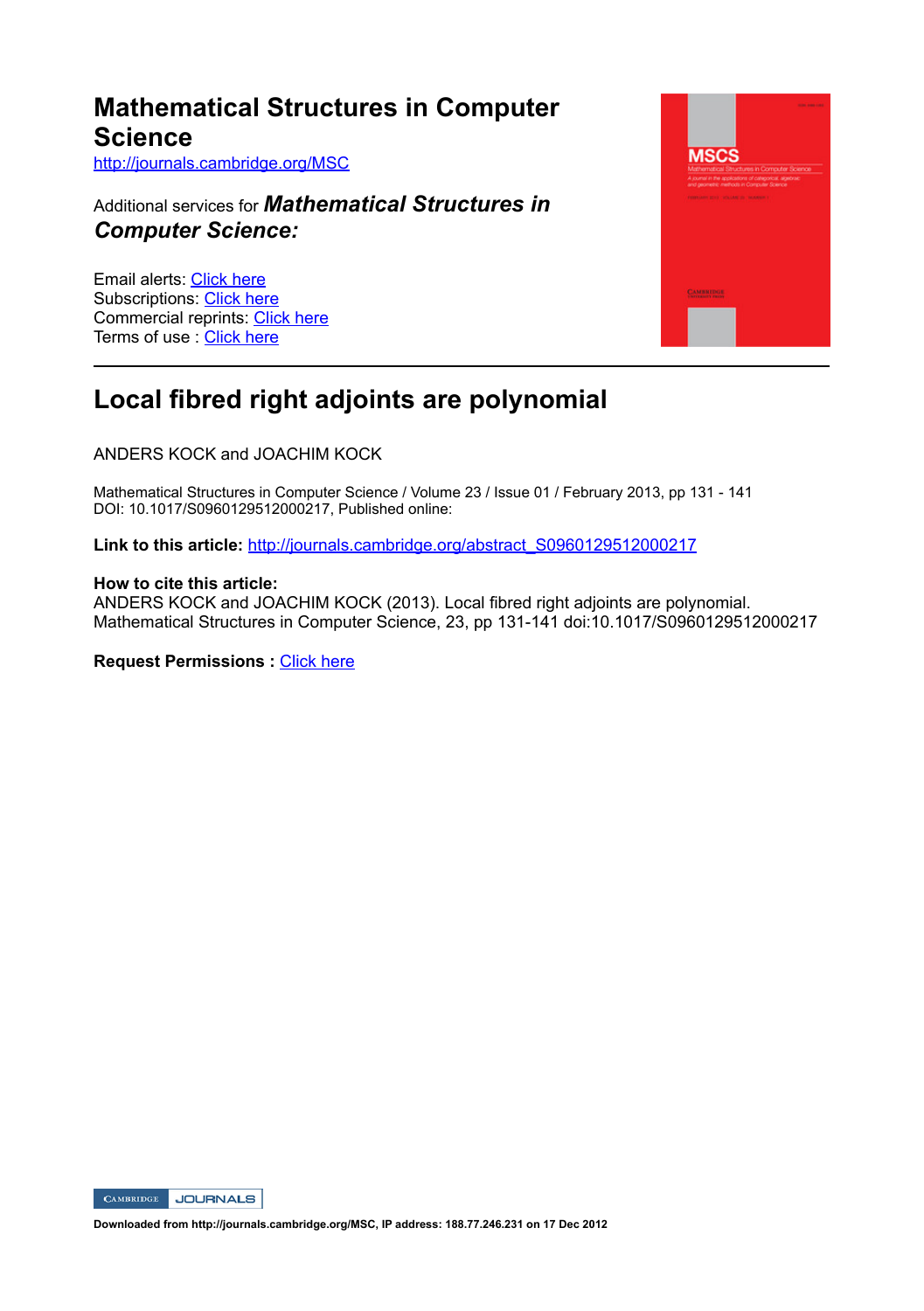Math. Struct. in Comp. Science (2013), vol. 23, pp. 131–141.  $\circledcirc$  Cambridge University Press 2012 doi:10.1017/S0960129512000217 First published online 3 October 2012

# **Local fibred right adjoints are polynomial**

### ANDERS KOCK<sup>†</sup> and JOACHIM KOCK<sup>‡</sup>

†Matematisk Institut, Aarhus Universitet, Denmark Email: kock@imf.au.dk  $\overline{p}$ Departament de Matemàtiques, Universitat Autònoma de Barcelona, Spain Email: kock@mat.uab.cat

Received 7 December 2010; revised 18 January 2012

For any locally cartesian closed category  $\mathscr E$ , we prove that a local fibred right adjoint between slices of  $\mathscr E$  is given by a polynomial. The slices in question are taken in a well-known fibred sense.

#### **1. Introduction**

In a locally cartesian closed category  $\mathscr E$ , a diagram of the form

$$
I \xleftarrow{S} E \xrightarrow{p} B \xrightarrow{t} J \tag{1}
$$

gives rise to a so-called *polynomial functor*  $\mathcal{E}/I \to \mathcal{E}/J$ , namely the composite functor

$$
\mathscr{E}/I \xrightarrow{\qquad \qquad S^*} \mathscr{E}/E \xrightarrow{\qquad p*} \mathscr{E}/B \xrightarrow{\qquad t \, !} \mathscr{E}/J. \tag{2}
$$

The use of polynomial functors as data type constructors goes back at least to the 1980s (cf. Manes and Arbib (1986)). Moerdijk and Palmgren (2000), and in a more general setting, Gambino and Hyland (2004), showed that initial algebras for polynomial endofunctors are precisely the W-types of Martin-Löf type theory. In a series of papers, Abbott, Altenkirch, Ghani and collaborators have further developed the theory of polynomial functors (called container functors in Abbott et al. (2003)) and their natural transformations as data type constructors and polymorphic functions, subsuming notions as shapely types, strictly positive types and general tree types – see Gambino and Kock (2009) for background on polynomial functors and an extensive bibliography, and also for pointers to the use of polynomial functors in logic, combinatorics, representation theory, topology and higher category theory.

In Gambino and Kock (2009), six different intrinsic characterisations of polynomial functors were listed for the case where  $\mathscr{E} =$  **Set**, one of them being that a functor  $P : Set/I \rightarrow Set/J$  is polynomial if and only if it is a local right adjoint, that is, the slice of *P* at the terminal object of **Set***/I* is a right adjoint. However, this characterisation already fails when  $\mathscr E$  is a presheaf topos, as pointed out in Weber (2007). His counterexample is a significant one: the free-category monad on the category of graphs is a local right adjoint, but it is not polynomial.



<sup>‡</sup> Joachim Kock was partially supported by research grants MTM2009-10359 and MTM2010-20692 of the Spanish Ministry of Science and Innovation.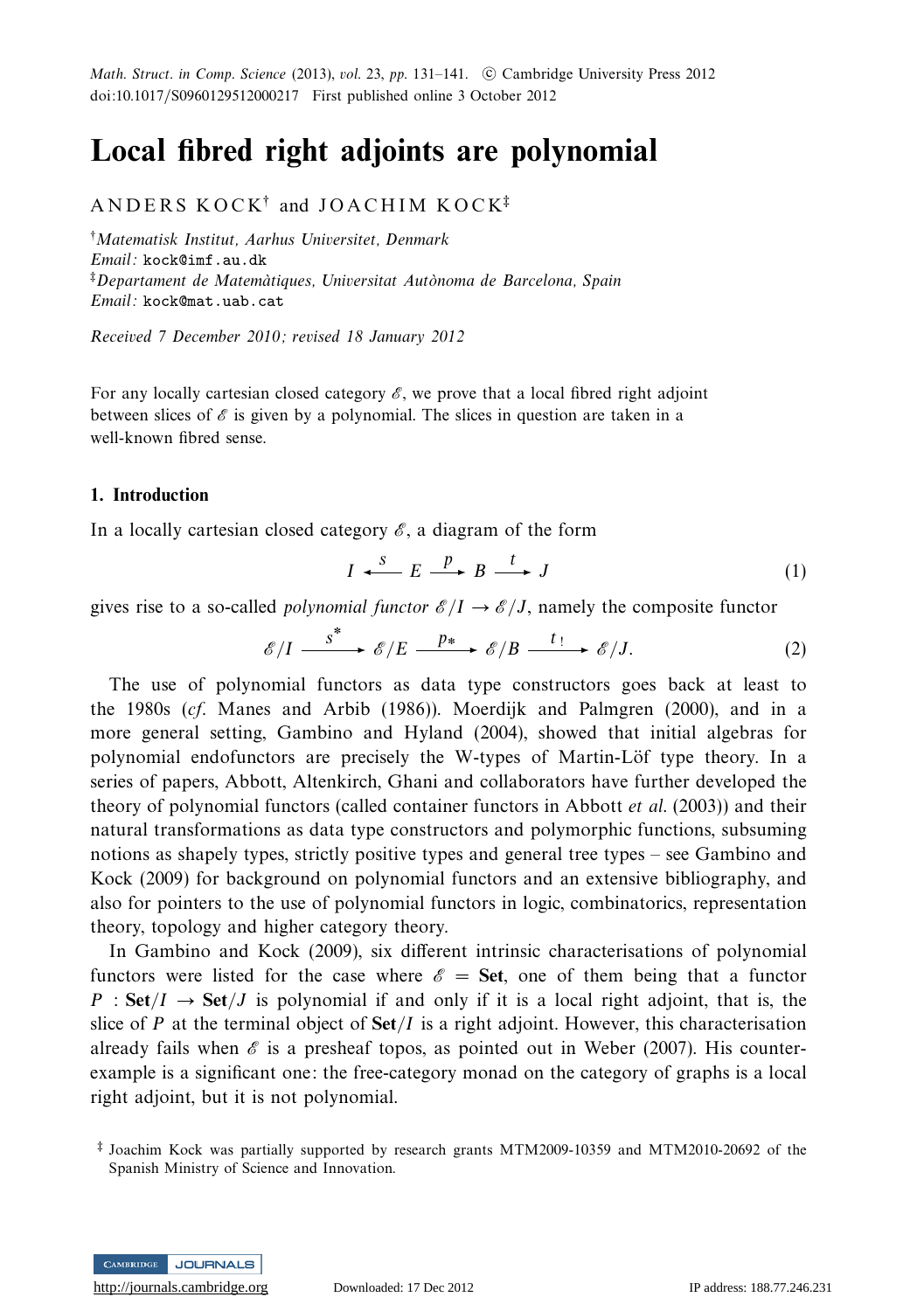#### A. Kock and J. Kock 132

In this paper we adjust the local-right-adjoint characterisation so that it is valid in every locally cartesian closed category. To do this, we pass to the setting of fibred slice categories and fibred functors. The *fibred slice*  $\mathscr{E}|I$  is the fibred category over  $\mathscr{E}$  whose fibre over an object *K* is the plain slice  $\mathcal{E}/(I \times K)$ . Diagram (1) can also be used to define a fibred polynomial functor

$$
\mathscr{E}|I \xrightarrow{\qquad \qquad } \mathscr{E}|E \xrightarrow{\qquad p_*} \mathscr{E}|B \xrightarrow{\qquad t_!} \mathscr{E}|J,
$$

whose fibre over the terminal object  $1 \in \mathscr{E}$  is the plain polynomial functor (2). Hence, any polynomial functor has a canonical extension to a fibred functor.

Our main theorem states that a fibred functor  $P : \mathcal{E}|I \to \mathcal{E}|J$  is polynomial if and only if it is a local fibred right adjoint.

#### **2. Fibred categories and fibred slices**

The purpose of this section is mainly to fix terminology and notation – see Borceux (1994), Johnstone (2002) and Streicher (1999) for further background on fibred categories.

A category  $\mathscr E$  is fixed throughout; for the main result, it is assumed to be a locally cartesian closed category (lccc) with a terminal object. For some of our considerations, it will be enough that it is a category with finite limits, as in Streicher (1999). We also assume that we have chosen pullbacks once and for all so that for each arrow  $a: J \rightarrow I$ , we have at our disposal two functors

$$
a_! : \mathscr{E}/J \longrightarrow \mathscr{E}/I
$$
  

$$
a^* : \mathscr{E}/I \longrightarrow \mathscr{E}/J,
$$

and if  $\mathscr E$  is also an lccc, the  $a^*$ s have right adjoints

$$
a_*:\mathscr{E}/J\longrightarrow \mathscr{E}/I,
$$

which we also assume are chosen once and for all; so

 $a_1 + a^* + a_*$ .

**Notion 2.1 (Fibred categories).** We shall work with categories fibred over  $\mathscr{E}$ , henceforth just called fibred categories. These form a 2-category  $\mathbf{Fib}_{\alpha}$  whose objects are fibred categories, whose 1-cells are fibred functors (that is, functors commuting with the structure functor to  $\mathscr E$  and sending cartesian arrows to cartesian arrows), and whose 2-cells are fibred natural transformations (that is, natural transformations whose components are vertical arrows). If F is a fibred category, we use  $\mathcal{F}^I$  to denote the (strict) fibre over an object  $I \in \mathcal{E}$ , and if  $L: \mathscr{G} \to \mathscr{F}$  is a fibred functor, we write  $L^I: \mathscr{G}^I \to \mathscr{F}^I$  for the induced functor between the *I*-fibres.

**Notion 2.2 (Cleavage and base change).** A *cleavage* of a fibred category  $\mathcal{F}$  is a choice of cartesian lifts: for each arrow  $a: J \to I$  in  $\mathscr E$  and object  $X \in \mathscr F^I$ , we choose a cartesian arrow over *a* with codomain *X*. For each *a*, this assignment defines a functor  $a^*$ :  $\mathcal{F}^I \to \mathcal{F}^J$  called the *base change* along *a*: the value of  $a^*$  on  $X \in \mathcal{F}^I$  is taken

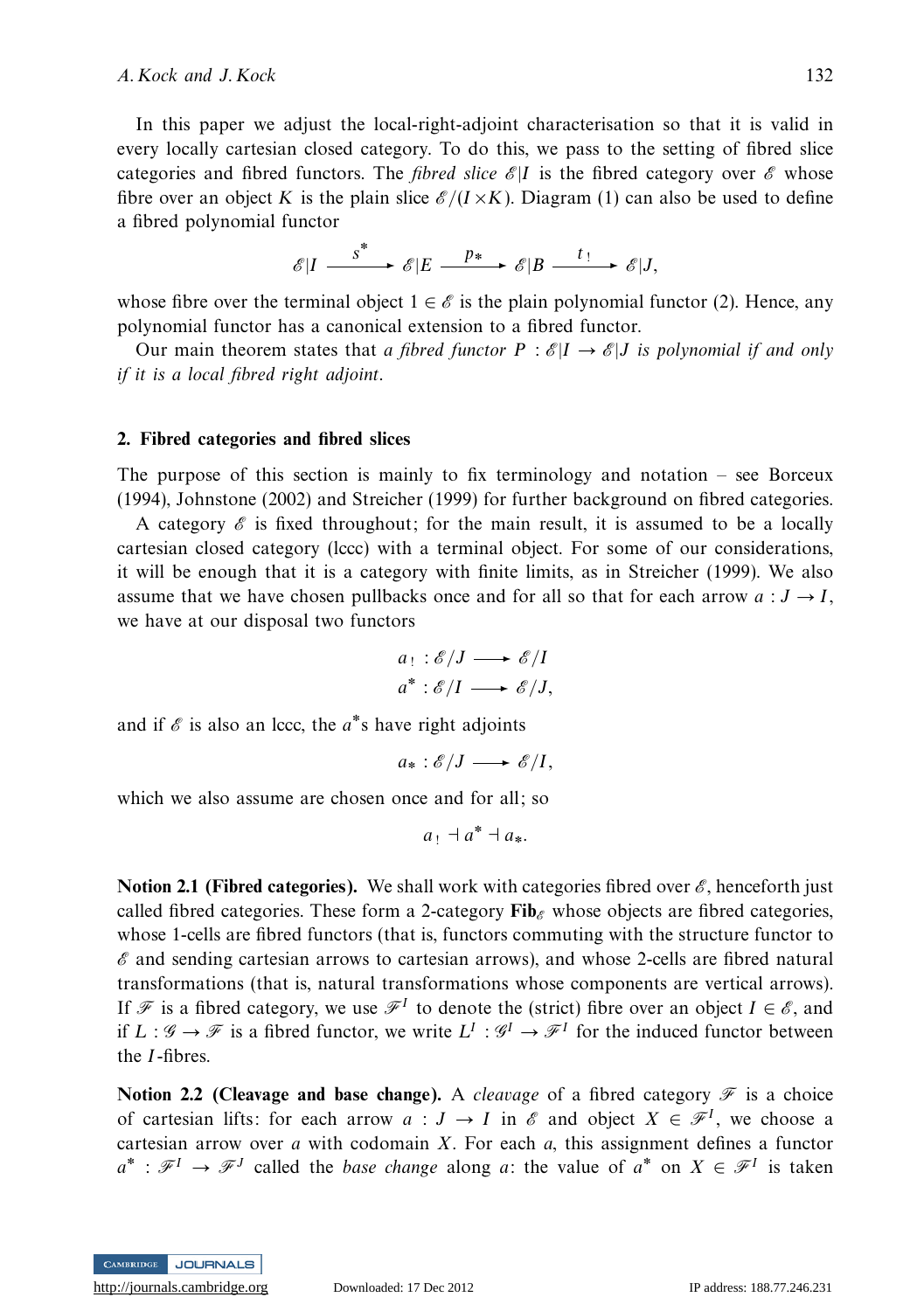to be the domain of the chosen cartesian lift of *a* with codomain *X*, and the value on morphisms is given by exploiting the universal property of cartesian arrows.

For a composable pair of arrows  $a_1$  and  $a_2$  in  $\mathscr{E}$ , there is a canonical isomorphism *a*<sub>1</sub><sup>\*</sup>  $\circ a_2$ <sup>\*</sup>  $\cong$  (*a*<sub>2</sub>  $\circ a_1$ )<sup>\*</sup>, which is likewise derived from the universal property of cartesian arrows.

For a fibred functor  $L : \mathcal{G} \to \mathcal{F}$ , the functors induced on the fibres commute with base change functors up to canonical isomorphisms: for  $a : J \to I$  in  $\mathcal{E}$ , the universal property of the chosen cartesian lifts of  $a$  in  $\mathcal F$  gives rise to 2-cells:

$$
\begin{aligned}\n\mathcal{G}^I &\xrightarrow{L^I} \mathcal{F}^I \\
a^* &\downarrow L^a \downarrow a^* \\
\mathcal{G}^J &\xrightarrow{L^J} \mathcal{F}^J\n\end{aligned} \tag{3}
$$

The fact that the  $L^a$ s are invertible is due to the fact that L preserves cartesian arrows. Again, because the isomorphisms arise from universal properties, coherence conditions can be deduced.

**Notion 2.3 (Fibred adjunctions).** An adjunction between two fibred functors in opposite directions is given by two fibred natural transformations  $\eta$  : id  $\Rightarrow R \circ L$  and  $\varepsilon$  :  $L \circ R \Rightarrow$  id satisfying the usual triangle identities. In other words, it is an adjunction in the 2-category Fib<sub> $\epsilon$ </sub>. It is clear that a fibred adjunction induces a fibre-wise adjunction for each fibre. Conversely (see, for example, Borceux (1994, 8.4.2)), if  $R : \mathcal{F} \to \mathcal{G}$  is a fibred functor and for each  $I \in \mathscr{E}$  there is a left adjoint  $L^I \to \mathbb{R}^I$ , then these  $L^I$  assemble into a fibred left adjoint if for every arrow  $a: J \to I$  in  $\mathscr{E}$ , the mate of the canonical invertible 2-cell

$$
\mathcal{F}^I \xrightarrow{R^I} \mathcal{G}^I
$$
\n
$$
a^* \begin{vmatrix} (R^a)^{-1} & a^* \\ C & C \\ C & C \end{vmatrix} a^*
$$
\n
$$
\mathcal{F}^J \xrightarrow{R^J} \mathcal{G}^J
$$

namely

$$
\mathcal{F}^I \xleftarrow{L^I} \mathcal{G}^I
$$
\n
$$
a^* \downarrow \sim \downarrow a^*
$$
\n
$$
\mathcal{F}^J \xleftarrow{L^J} \mathcal{G}^J
$$

is again invertible, and hence turns the family  $L<sup>I</sup>$  into a fibred functor.

**Notion 2.4 (Bifibrations and**  $\mathscr{E}$ **-indexed sums).** A fibred category  $\mathscr{F}$  is said to be bifibred if the structure functor  $\mathcal{F} \to \mathcal{E}$  is also an opfibration, that is, has all opcartesian lifts. We then assume the choice of an opcartesian lift for each arrow  $a: J \rightarrow I$  and each object  $T \in \mathcal{F}^J$ . This defines cobase-change functors, which we denote by the suffix lowershriek,

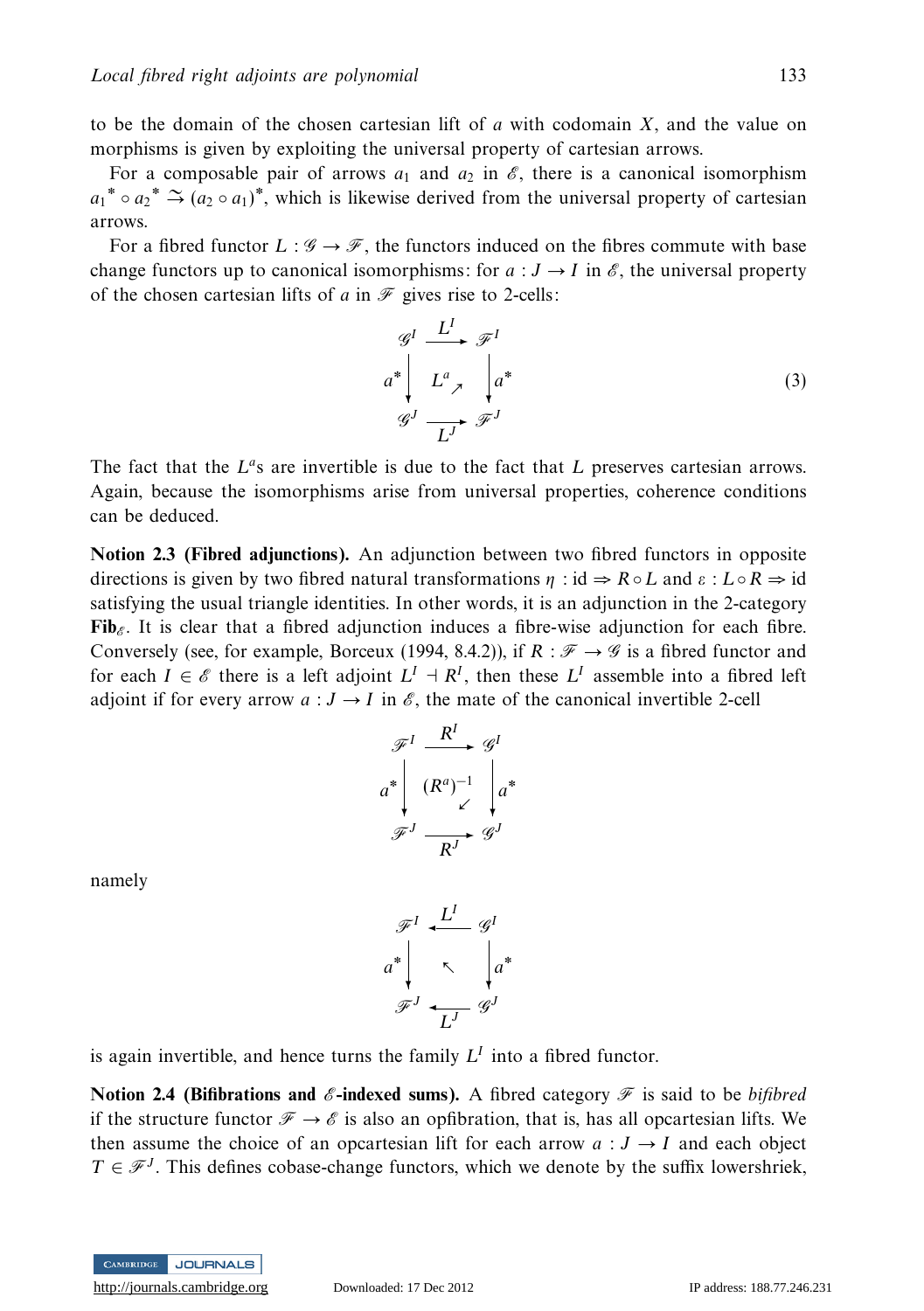thus  $a_1 : \mathcal{F}^J \to \mathcal{F}^I$ . Cobase change is left adjoint to base change:  $a_1 \dashv a^*$ . Indeed, for  $a: J \to I$  in  $\mathscr{E}$ , we have natural bijections

$$
\mathcal{F}^J(T, a^*X) \cong \mathcal{F}^a(T, X) \cong \mathcal{F}^I(a_1, X)
$$

according to the universal properties of cartesian and opcartesian arrows (here  $\mathcal{F}^a(T,X)$ ) denotes the set of arrows  $T \rightarrow X$  lying over *a*).

A fibred functor is said to be bifibred if it also preserves opcartesian arrows. In terms of cobase-change functors, we can say that a fibred functor  $L : \mathscr{G} \to \mathscr{F}$  is bifibred if for every arrow  $a: J \to I$  in  $\mathcal{E}$ , the mate of the compatibility-with-base-change square (3)

 $\mathscr{G}^I \xrightarrow{L^I} \mathscr{F}^I$  $\sqrt{L^a}$ G*J a*!  $\mathsf{L}$  $\overrightarrow{L}^J$   $\mathscr{F}^J$ *a*!  $a_1$  (4)

is invertible.

Bifibred categories are mostly interesting when they also satisfy the Beck–Chevalley condition. In terms of the chosen cartesian and opcartesian lifts, this condition says that for every pullback square in  $\mathscr E$ 

$$
u \begin{array}{c} \cdot \\ \hline \\ \hline \\ \hline \\ \hline \\ a \end{array} \begin{array}{c} \cdot \\ \hline \\ \hline \\ \hline \\ \hline \end{array} \begin{array}{c} \cdot \\ \hline \\ \hline \\ \hline \end{array}
$$

the fibred natural transformation

$$
u_!b^* \Rightarrow a^*v_!
$$

is invertible.

A fibred category  $\mathcal F$  is said to have  $\mathcal E$ -indexed sums when  $\mathcal F \to \mathcal E$  is bifibred, and the Beck–Chevalley condition holds. We use  $\mathbf{Fib}_{\mathscr{E}}^{\Sigma}$  to denote the full subcategory of bifibred categories/bifibred functors thus determined.

**Proposition 2.5.** A fibred left adjoint between bifibred categories preserves cobase change (in particular, it preserves  $\mathscr E$ -indexed sums if the categories have such).

Proof. We just take left adjoints of all the arrows in the base-change compatibility square (3) for the right adjoint.  $\Box$ 

**Notion 2.6 (Fibred slices).** The *fibred slice*  $\mathcal{E}|I$  is the category whose objects are spans

$$
I \xleftarrow{p} M \xrightarrow{q} K,
$$

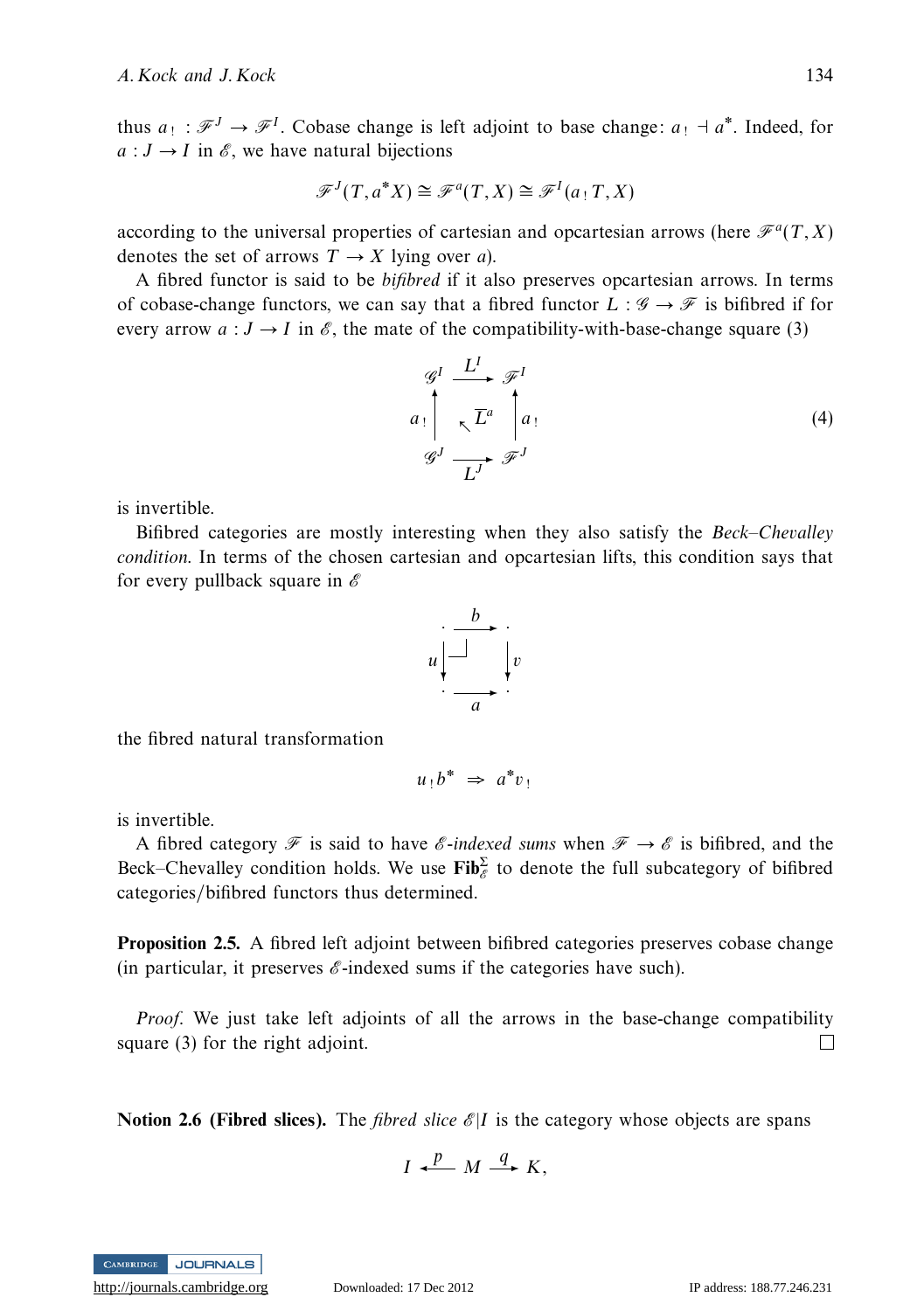and whose morphisms are diagrams



The structural functor  $\mathscr{E}|I \to \mathscr{E}$  that returns the right-most object, or arrow, is a bifibration. The cartesian arrows are the diagrams for which the square is a pullback, while the opcartesian arrows are those for which  $v$  is invertible, as is easy to verify. The vertical arrows are those for which *w* is an identity arrow.

More conceptually, the fibred slice is obtained from the plain slice as the following pullback, and the structural functor as the left-hand vertical composite:



(here Ar( $\mathscr{E}$ ) is the category of arrows in  $\mathscr{E}$ , and *d* and *c* are the domain and codomain fibrations, respectively). This is to say that the fibred slice is the so-called family fibration of the fibration dom :  $\mathcal{E}/I \rightarrow \mathcal{E}$  (*cf.* Streicher (1999, 6.2) or Johnstone (2002, Proposition 1.4.16)).

For the *K*-fibre of  $\mathcal{E}|I$ , we have the canonical identification

$$
(\mathscr{E}|I)^K \cong \mathscr{E}/(I \times K).
$$

In particular, the plain slice  $\mathscr{E}/I$  sits inside the fibred slice  $\mathscr{E}/I$  as the fibre over the terminal object  $1 \in \mathscr{E}$ :

$$
(\mathscr{E}|I)^1 \cong \mathscr{E}/I.
$$

Note also that we have  $\mathscr{E}|1 \cong \text{Ar}(\mathscr{E})$ .

In the *I*-fibre of  $\mathscr{E}|I$  we have the canonical object given by the identity span

$$
I \xrightarrow{\text{id}} I \xrightarrow{\text{id}} I,
$$

which, in view of the interpretation in terms of plain slices, we denote by  $\delta$  (for 'diagonal').

Note that  $\mathcal{E}|I$  has  $\mathcal{E}-I$  indexed sums: for  $a: K' \to K$  in  $\mathcal{E}$ , the base-change functor  $a^*$ :  $(\mathscr{E}|I)^K \to (\mathscr{E}|I)^{K'}$  is identified with  $(\mathrm{id}_I \times a)^* : \mathscr{E}/(I \times K) \to \mathscr{E}/(I \times K')$ , which has left adjoint  $(id<sub>I</sub> \times a)$ <sub>1</sub>, and the Beck–Chevalley condition follows from the case of plain slices.

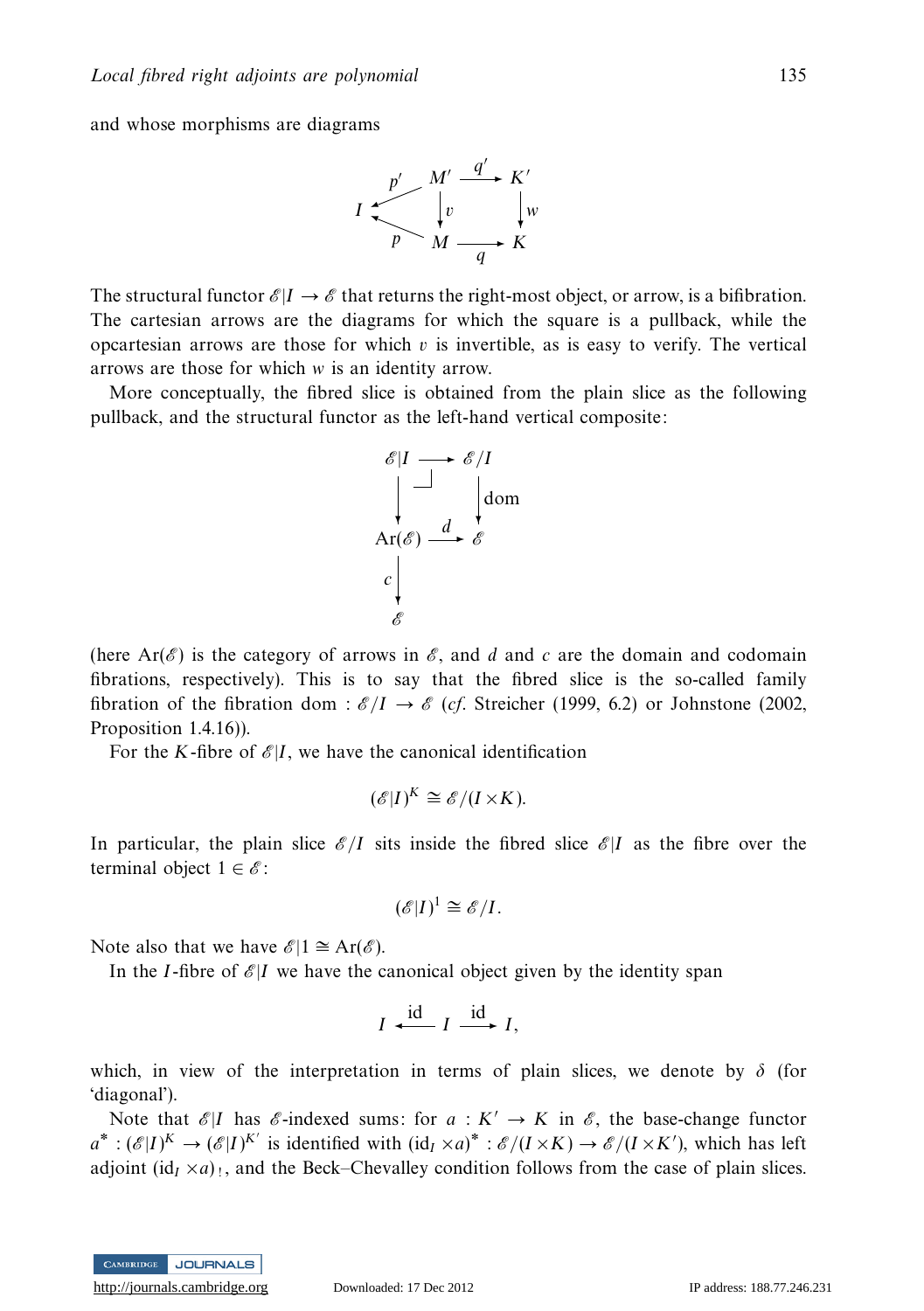**Notion 2.7 (Polynomial functors – fibred version).** We now assume that  $\mathscr E$  is an lccc. Each arrow  $f : J \to I$  in  $\mathcal E$  induces fibred functors

$$
f: \mathscr{E}|J \longrightarrow \mathscr{E}|I
$$
  

$$
f^*: \mathscr{E}|I \longrightarrow \mathscr{E}|J
$$
  

$$
f_*: \mathscr{E}|J \longrightarrow \mathscr{E}|I
$$

and fibred adjunctions

$$
f: \exists f^* \exists f_*
$$

These extend the basic functors on plain slices: for example, if  $f^* : \mathcal{E}/I \to \mathcal{E}/J$  is the plain pullback, then the *K*-fibre of the fibred pullback functor *f*∗ is

$$
(f \times id_K)^* : \mathscr{E}/(I \times K) \to \mathscr{E}/(J \times K).
$$

A fibred functor of the form

$$
\mathscr{E}|I \xrightarrow{\qquad \qquad S^*} \mathscr{E}|E \xrightarrow{\qquad p_*} \mathscr{E}|B \xrightarrow{\qquad t \, !} \mathscr{E}|J
$$

for a diagram in  $\mathscr E$ 

$$
I \xrightarrow{s} E \xrightarrow{p} B \xrightarrow{t} J
$$

is called a (fibred) polynomial functor.

#### **3. Fibred left adjoints**

In this section, the base category  $\mathscr E$  is just assumed to have finite limits.

Recall that  $\delta \in \mathcal{E} | I$  denotes the identity span  $I \xrightarrow{\text{id}} I \xrightarrow{\text{id}} I$ . The following is the main lemma.

**Lemma 3.1.** Let  $\mathcal{F}$  be a fibred category with  $\mathcal{E}$ -indexed sums. For each  $I \in \mathcal{E}$ , the functor

$$
\text{ev}_{\delta}: \text{Fib}_{\delta}^{\Sigma}(\mathscr{E}|I, \mathscr{F}) \longrightarrow \mathscr{F}^{I}
$$

$$
L \longmapsto L(\delta)
$$

is an equivalence of categories. A pseudo-inverse is given on objects by

$$
h: \mathscr{F}^I \longrightarrow \text{Fib}_{\mathscr{E}}^{\Sigma}(\mathscr{E}|I, \mathscr{F})
$$

$$
X \longmapsto [ \langle p, q \rangle \mapsto q \cdot p^* X ],
$$

where  $\langle p, q \rangle$  denotes a span  $I \xrightarrow{p} M \xrightarrow{q} K$ .

*Proof.* We have already noted that  $\mathcal{E}|I$  is the family fibration of  $\mathcal{E}/I \to \mathcal{E}$ , which implies, see Johnstone (2002, Proposition 1.4.16 (ii)), that it is the  $\mathscr E$ -indexed-sum completion of  $\mathscr{E}/I$ . More precisely, if  $\mathscr{F}$  has  $\mathscr{E}$ -indexed sums, then precomposition with the obvious 'diagonal' functor  $\eta : \mathscr{E}/I \to \mathscr{E}|I$  provides an equivalence

$$
\mathbf{Fib}_{\mathscr{E}}^{\Sigma}(\mathscr{E}|I,\mathscr{F}) \xrightarrow{\sim} \mathbf{Fib}_{\mathscr{E}}(\mathscr{E}/I,\mathscr{F}).
$$

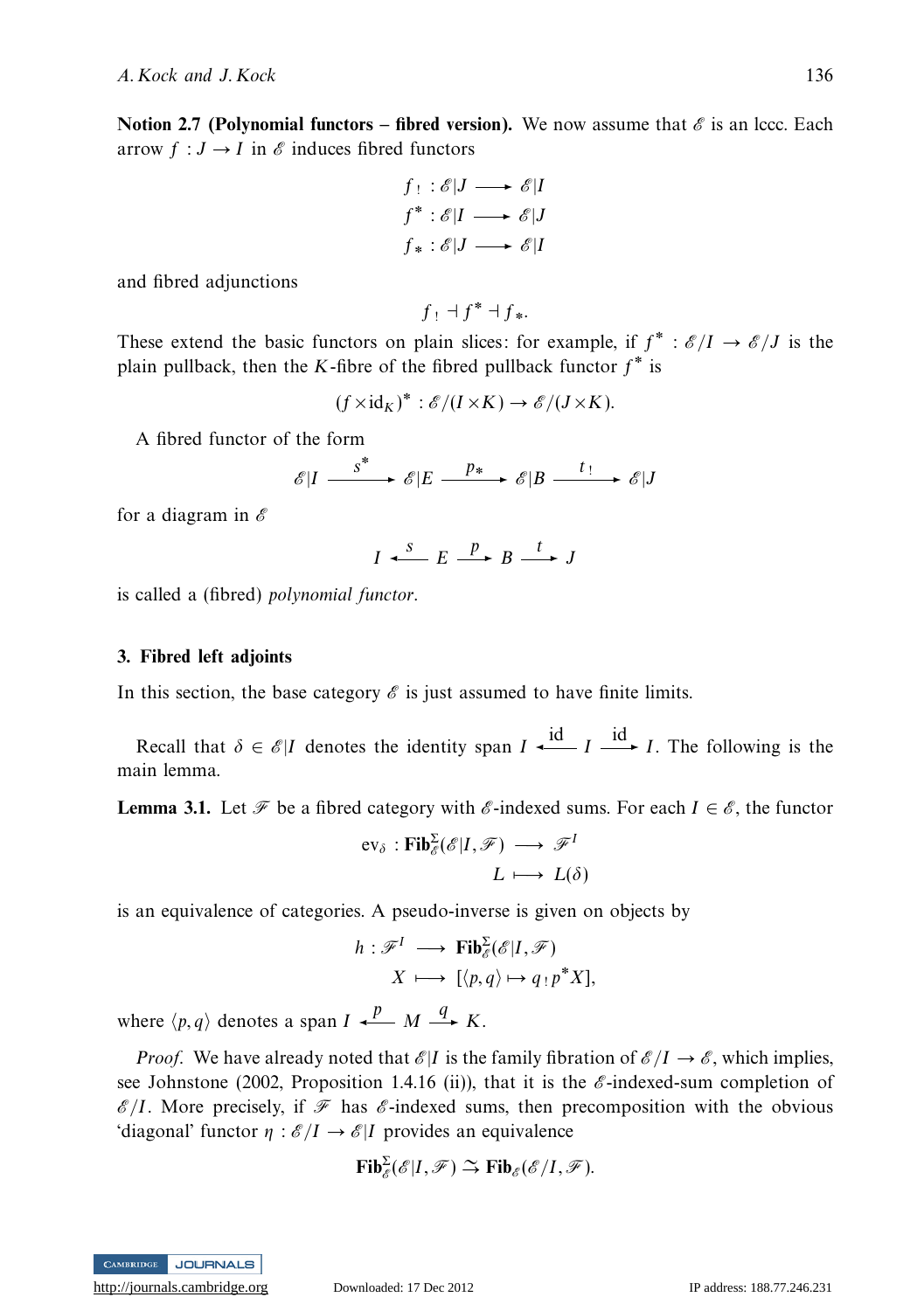We also have the well-known fibred Yoneda Lemma (see, for example, Borceux (1994, Proposition 8.2.7)), which says that evaluation at id<sub>*I*</sub> provides an equivalence

$$
\mathbf{Fib}_{\mathscr{E}}(\mathscr{E}/I,\mathscr{F})\stackrel{\sim}{\to}\mathscr{F}^I
$$

that is valid for any fibred category  $\mathscr F$ . The composite of the two functors in the statement of the lemma is evaluation at  $\delta$ , so we get an explicit pseudo-inverse for the composite by composing the pseudo-inverses for the two functors exhibited, and they are described in the two cited references (using a co-cleavage and a cleavage, respectively). Inspecting these descriptions gives, in particular, our (partial) description of the pseudo-inverse.  $\Box$ 

**Corollary 3.2.** If  $L : \mathcal{E}|I \to \mathcal{E}|J$  is a bifibred functor, it is isomorphic, as a fibred functor, to  $q_! \circ p^*$  for the span  $I \xleftarrow{p} M \xrightarrow{q} J$  obtained as  $L(\delta)$ .

*Proof.* Take  $\mathcal{F} = \mathcal{E} | J$  in the Main Lemma, and let  $\langle p, q \rangle := L(\delta)$ . Then we also have  $q_1 p^*(\delta) = \langle p, q \rangle$ , and  $q_1 p^*$  is bifibred by Proposition 2.5 since it is a fibred left adjoint. But the Main Lemma shows that bifibred functors  $\mathcal{E}|I \to \mathcal{E}|J$  are determined up to isomorphism by their value on  $\delta$ : hence  $L \cong a_1 \circ p^*$ . isomorphism by their value on  $\delta$ ; hence  $L \cong q_1 \circ p^*$ .

**Corollary 3.3.** If  $L : \mathcal{E}|I \to \mathcal{E}|J$  is a bifibred functor that preserves terminal objects, then it is isomorphic, as a fibred functor, to  $p^*$ , for some  $p: J \to I$ .

*Proof.* The previous corollary shows that  $L \cong q_1 \circ p^*$ . Since  $*$  functors preserve terminal objects, we conclude that  $q_1$  preserves the terminal object, but this is possible only if  $q$  is invertible. Hence  $L \cong p^*$ .  $\Box$ 

We note the following special case of Corollary 3.2.

**Theorem 3.4.** If  $L : \mathcal{E} | I \to \mathcal{E} | J$  is a fibred left adjoint, it is obtained from a span *I*  $\stackrel{p}{\leftarrow} M \stackrel{q}{\rightarrow} J$ , as *L* ≅ *q*! ◦ *p*<sup>\*</sup>. And if *R* : *C*|*J* → *C*|*I* is a fibred right adjoint, it is obtained from such a span as  $R \cong p_* \circ q^*$ .

#### **4. Local fibred right adjoints**

**Notion 4.1 (Local right adjoints).** If  $\mathcal F$  is a category with a terminal object  $1_{\mathcal F}$ , and  $R : \mathcal{F} \rightarrow \mathcal{G}$  is a functor, there is a well-known canonical factorisation of *R* 

$$
\mathscr{F} \xrightarrow{\overline{R}} \mathscr{G}/R(1_{\mathscr{F}}) \xrightarrow{\text{dom}} \mathscr{G}
$$
 (5)

where  $\overline{R}$  takes  $A \in \mathcal{F}$  to the value of R on  $A \to 1_{\mathcal{F}}$ . We say that R is a local right adjoint if  $\overline{R}$  is a right adjoint. (This implies that all the evident functors  $\mathcal{F}/X \to \mathcal{G}/R(X)$  are also right adjoints, but we shall not use this fact.)

**Notion 4.2 (Local fibred right adjoints).** Let  $\mathcal F$  and  $\mathcal G$  be fibred over  $\mathcal E$  and assume that F has a terminal object  $1\pi$ . Let  $R : \mathcal{F} \to \mathcal{G}$  be a fibred functor. Then the factorisation (5) is actually a factorisation of fibred functors, where  $\mathscr{G}/R(1_{\mathscr{F}})$  is fibred over  $\mathscr{E}$  through the fibration dom and the structural functor  $\mathscr{G} \to \mathscr{E}$ . If in this situation  $\overline{R}$  is a fibred right adjoint, we say that *R* is a local fibred right adjoint. (In particular, *R* is then a (plain) local right adjoint.)

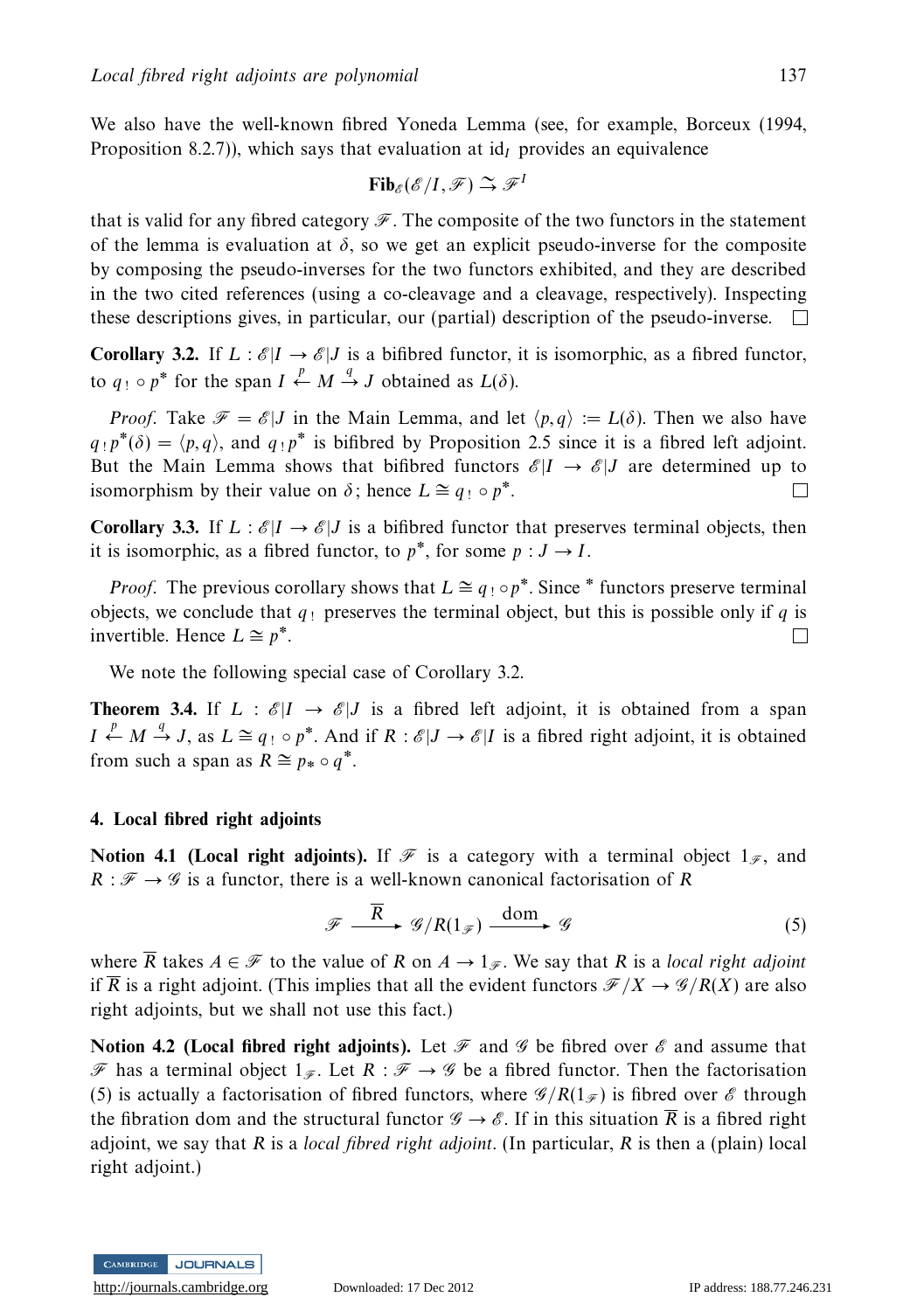In the case where  $\mathscr G$  is of the form  $\mathscr E|J$ ,

$$
\mathscr{F} \xrightarrow{\overline{R}} (\mathscr{E}|J)/R(1_{\mathscr{F}}) \xrightarrow{\text{dom}} \mathscr{E}|J,
$$

we shall see that the middle category  $(\mathscr{E}|J)/R(1_{\mathscr{F}})$  is itself a fibred slice. To do this, we will need a little preparation.

**Note 4.3 (Plain slices of fibred slices).** In addition to the structural functor  $\mathscr{E}|J \to \mathscr{E}$ (which given a span  $J \leftarrow M \rightarrow K$  returns K), we also have the 'apex' functor

$$
d: \mathscr{E}|J \longrightarrow \mathscr{E}
$$

$$
[J \leftarrow M \rightarrow K] \longmapsto M.
$$

For a fixed span  $(J \stackrel{t}{\leftarrow} M \rightarrow K) = Q \in \mathcal{E}|J$ , a forgetful fibred functor

 $(\mathscr{E}|J)/Q \longrightarrow \mathscr{E}|d(Q)$ 

is induced; it sends an object

$$
J \xrightarrow{\begin{array}{c} Y \longrightarrow X \\ \downarrow \\ \uparrow \\ M \longrightarrow K \end{array}}
$$

to the span

$$
M \longleftarrow Y \longrightarrow X.
$$

This functor is the first leg of a factorisation of the domain functor dom:



**Lemma 4.4.** Using the above notation, when *Q* belongs to the 1-fibre for the structural fibration (that is, is of the form  $J \leftarrow M \rightarrow 1$ ), the forgetful functor

 $(\mathscr{E}|J)/Q \longrightarrow \mathscr{E}|d(Q)$ 

is an equivalence of fibred categories over  $\mathscr{E}$ .

We now return to the factorisation (5) as fibred functors, and take

$$
\mathcal{F} = \mathcal{E}|I
$$

$$
\mathcal{G} = \mathcal{E}|J.
$$

Note that  $\mathcal{E}|I$  has a terminal object  $1_I$ , namely, the span  $I \stackrel{\text{id}_I}{\leftarrow} I \rightarrow 1$ . It belongs to the 1-fibre, and hence so does  $Q := R(1<sub>I</sub>)$ . Combining the above discussion with the lemma, we get the following corollary.

**Corollary 4.5.** Any local fibred right adjoint  $R : \mathcal{E}|I \rightarrow \mathcal{E}|J$  has a canonical factorisation by fibred functors

$$
\mathscr{E}|I \xrightarrow{\overline{R}} \mathscr{E}|B \xrightarrow{t_!} \mathscr{E}|J,\tag{6}
$$

with  $\overline{R}$  a fibred right adjoint. Here  $(J \stackrel{t}{\leftarrow} B \rightarrow 1) := R^1(I \stackrel{\text{id}_I}{\leftarrow} I \rightarrow 1)$ .

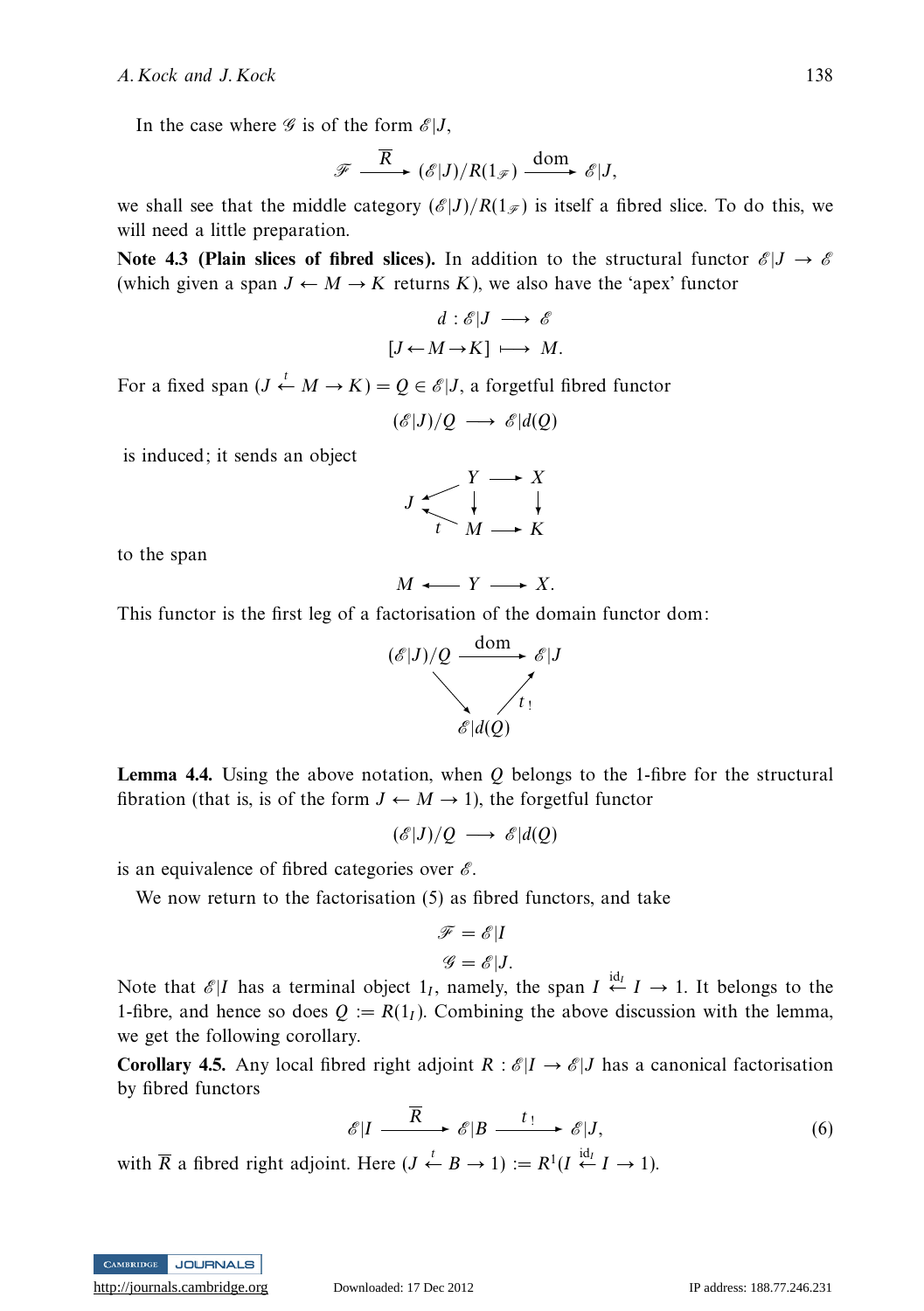We can now prove the theorem stated in the title of the paper.

**Theorem 4.6.** Let  $\mathscr E$  be a locally cartesian closed category with a terminal object. If  $R : \mathcal{E}|I \to \mathcal{E}|J$  is a local fibred right adjoint, then it is a polynomial functor.

Proof. According to the description in Notion 2.7, we need to construct the polynomial

$$
I \xleftarrow{S} E \xrightarrow{p} B \xrightarrow{t} J \tag{7}
$$

representing *R*, that is, such that  $R \cong t_1 \circ p_* \circ s^*$ . By Corollary 4.5, we have  $R = t_1 \circ \overline{R}$ , where  $\overline{R}$ :  $\mathscr{E}|I \to \mathscr{E}|B$  has a fibred left adjoint *L*. Explicitly, *B* and *t* are determined by

$$
(J \xleftarrow{t} B \to 1) := R^1(I \xleftarrow{id_I} I \to 1).
$$

By the main lemma (Lemma 3.1), or, more precisely, its corollary (Corollary 3.2), we can write  $L \cong s_! \circ p^*$ , hence  $\overline{R} \cong p^* \circ s^*$ . The maps *s* and *p* are given explicitly by

$$
(I \xleftarrow{\ s \ } E \xrightarrow{\ p \ } B) \ := \ L^B(B \xleftarrow{\mathrm{id}_B} B \xrightarrow{\mathrm{id}_B} B).
$$

Putting all this together, we have  $R \cong t_1 \circ p_* \circ s^*$  as claimed.

**Remarks 4.7.** The converse of the theorem is also true: (fibred) polynomial functors are always local fibred right adjoints. Indeed, if  $P : \mathcal{E}|I \rightarrow \mathcal{E}|J$  is the fibred functor  $P = t_1 \circ p_* \circ s^*$ , we have  $\overline{P} = p_* \circ s^*$  with fibred left adjoint  $s_1 \circ p^*$ .

It should also be noted that the diagram (7) 'representing' a local fibred right adjoint is essentially unique. This follows from Gambino and Kock (2009, Theorem 2.17), which establishes a biequivalence between a bicategory whose 1-cells are 'polynomials' (1) and a 2-category whose 1-cells are 'polynomial functors' (that is, functors that are isomorphic to one given by a polynomial, and hence have a canonical extension to a fibred functor). Theorem 4.6 gives an intrinsic characterisation of this essential image.

**Example 4.8.** If  $\mathscr E$  is the category of sets, any category  $\mathscr F$  can canonically be seen as the 1-fibre of a category fibred over  $\mathscr{E}$ , namely, the category whose *I*-fibre is the category of *I*-indexed families of objects in  $\mathcal{F}$ ; and any functor  $\mathcal{F} \rightarrow \mathcal{G}$  extends canonically to a fibred functor. One often expresses this by saying "any category  $\mathcal F$  'is' fibred over Sets, and any functor 'is' fibred". So, rather than considering local fibred right adjoints, we can just consider local right adjoints  $\mathscr{E}/I \to \mathscr{E}/J$  and prove that they are given by a polynomial (1); see, for example, Gambino and Kock (2009).

If  $\mathscr E$  is a more general topos, functors  $\mathscr E/I \to \mathscr E/J$  need not 'be' fibred, not even for  $I = J = 1$ , that is, they may not be the 1-fibres of a fibred functor  $\mathscr{E} | I \to \mathscr{E} | J$ , as the following examples show.

**Example 4.9 (Weber).** Let  $\mathscr E$  be the category of directed graphs, that is, the presheaf category of  $(0 \Rightarrow 1)$ , and let  $T : \mathscr{E} \to \mathscr{E}$  be the free-category monad. Weber (2007) observes that *T* is a local right adjoint but not a polynomial functor. The argument (given in detail in Weber (2007, Example 2.5)) amounts to showing that the left adjoint to  $\overline{T}$  does not preserve monos. In contrast, for a polynomial functor  $P = t_1 p_* s^*$ , the left adjoint to  $\overline{P} = p_{*} s^{*}$  is  $s_{\perp} p^{*}$ , which does preserve monos (as does every polynomial



 $\Box$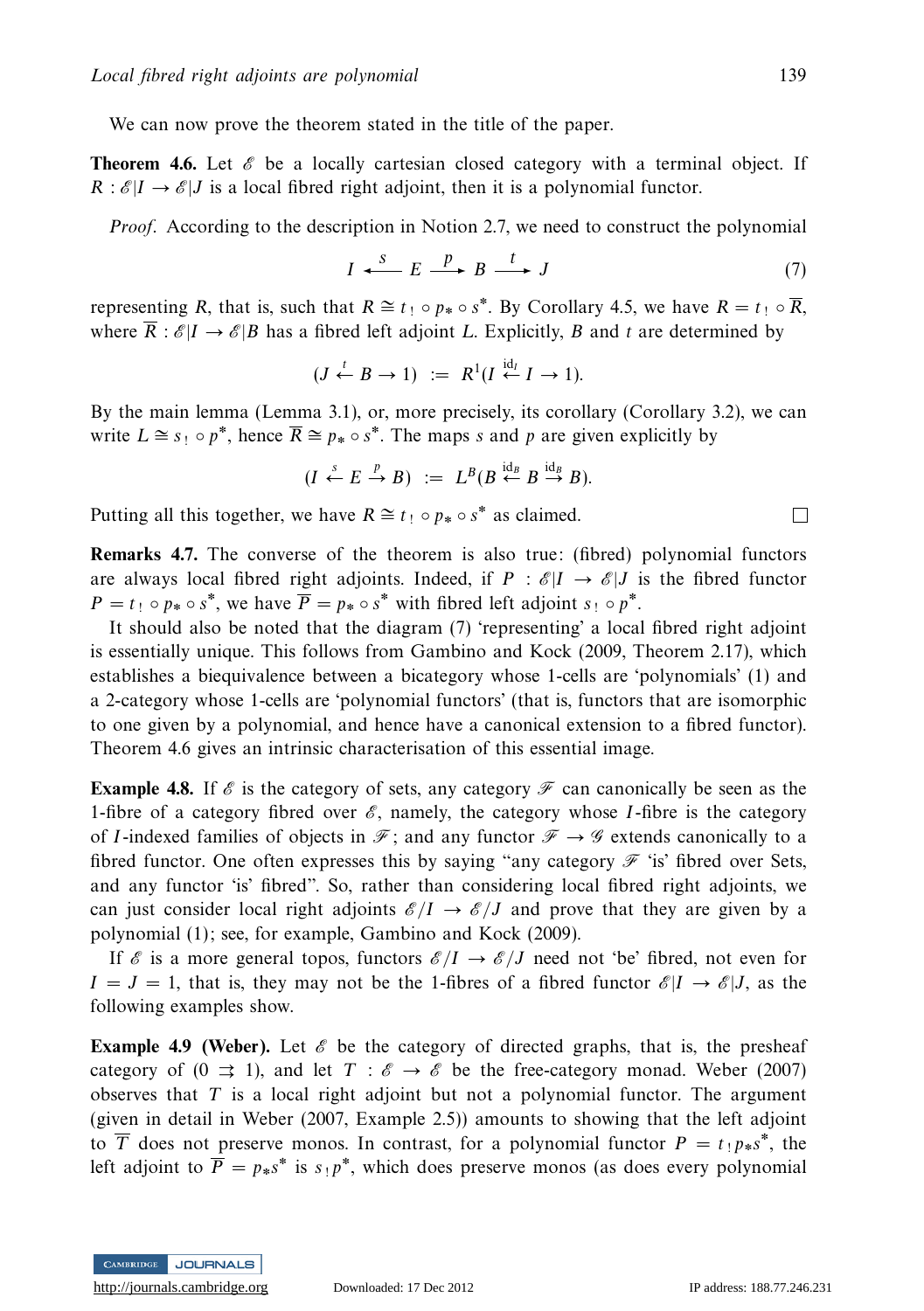functor). It follows a posteriori from our Main Theorem (Theorem 4.6) that *T* cannot be the 1-fibre of a local fibred right adjoint  $\mathcal{E}|1 \rightarrow \mathcal{E}|1$ .

**Example 4.10.** Let  $\mathscr E$  be the category of *G*-sets, where *G* is a non-trivial group. The group homomorphism  $p : G \to 1$  induces functors  $p_1 + p^* + p_*$ , where  $p^*$  applied to a set *S* makes it into a *G*-set, with trivial *G*-action. (The functors  $p_1$  and  $p_*$  may be seen as leftand right-Kan extensions, respectively.) The endofunctor  $R : \mathscr{E} \to \mathscr{E}$  given by  $p^* \circ p_*$ converts a *G*-set *X* to the subset consisting of the fixpoints for the action (and equipped with trivial action). Now *R* has a left adjoint, namely  $p^* \circ p_1$ . So *R* is a right adjoint  $\mathscr{E} \to \mathscr{E}$  (or  $\mathscr{E}/1 \to \mathscr{E}/1$ ), but it is not the 1-fibre of a fibred right adjoint  $\mathscr{E}|1 \to \mathscr{E}|1$ , since this would imply, by general theory (see Remark 4.12) that *R* could be equipped with a tensorial strength (in the sense of Kock (1972))  $I \times R(X) \rightarrow R(I \times X)$  that is natural in *I* and *X* (objects of  $\mathcal{E}$ ). In particular, if we take  $X = 1$ , we have  $I = I \times R(1) \rightarrow R(I)$ ; but if *I* is a non-empty *G*-set without stationary points, this is impossible, since then *R*(*I*) is empty.

**Example 4.11.** The following is, essentially, from Yetter (1987) and Kock and Reyes (1999, Section 4). Let *D* be an atom in an lccc  $\mathscr{E}$ , meaning that the endofunctor  $X \mapsto X^D$  has a right adjoint. Clearly,  $(-)^D$  extends to a fibred functor  $\mathcal{E}|1 \to \mathcal{E}|1$  since it is polynomial. By Yetter (1987), this extension has a right adjoint fibre by fibre, but there cannot be a fibred right adjoint, unless  $D = 1$ . Indeed, the strength of  $(-)^D$  is given by the obvious  $I \times X^D \to (I \times X)^D$ , and if the functor  $(-)^D$  is a fibred left adjoint, this implies that the strength is an isomorphism (see Remark 4.12). In particular, instantiating at  $X = 1$ , we get the 'diagonal':  $I \rightarrow I^D$  (exponential transpose of the projection map  $I \times D \rightarrow I$ ), which is then an isomorphism natural in *I*. By an easy application of the strong Yoneda Lemma (see, for example, Gambino and Kock (2009, Lemma 2.6)), we get that  $D = 1$ .

**Remark 4.12 (From fibred functors to strength).** If  $\mathcal F$  is fibred over  $\mathcal E$  and has  $\mathcal E$ -indexed sums, then  $\mathcal{F}^1$  is tensored over  $\mathcal{E}:$  if *S* is in  $\mathcal{E}$  and  $X \in \mathcal{F}^1$ , we have  $S \otimes X = \text{pr}_1(\text{pr}^*(X))$ , where pr denotes the unique map  $S \to 1$ . If  $L : \mathcal{F} \to \mathcal{G}$  is a fibred functor (where  $\mathcal{G}$ similarly has  $\mathscr{E}\text{-indexed sums}$ , we may rewrite  $S \otimes L^1(X)$  as

$$
S \otimes L^1(X) = pr_1(pr^*(L^1(X))) \cong pr_1(L^S(pr^*(X))).
$$

On the other hand, the 2-cell exhibited in (4) in particular provides a map

$$
pr_1(L^S(pr^*X) \to L^1(pr_1 pr^*X) = L^1(S \otimes X).
$$

So, by composition, we get a map

$$
S \otimes L^1(X) \to L^1(S \otimes X),
$$

which is a tensorial strength for the functor  $L^1$ . So, briefly, 'a fibring implies a (tensorial) strength' (see Johnstone (1997, Section 3) for the case  $\mathcal{F} = \mathcal{G} = \mathcal{E}$ ). Note that if *L* is a fibred left adjoint, it commutes with lowershriek (cobase-change) functors, and therefore the strength is an isomorphism.

**Remark 4.13 (Is strength sufficient?).** There is a partial converse to 'fibring implies strength', due to Paré ( $cf.$  Johnstone (1997, Proposition 3.3)): a pullback-preserving functor